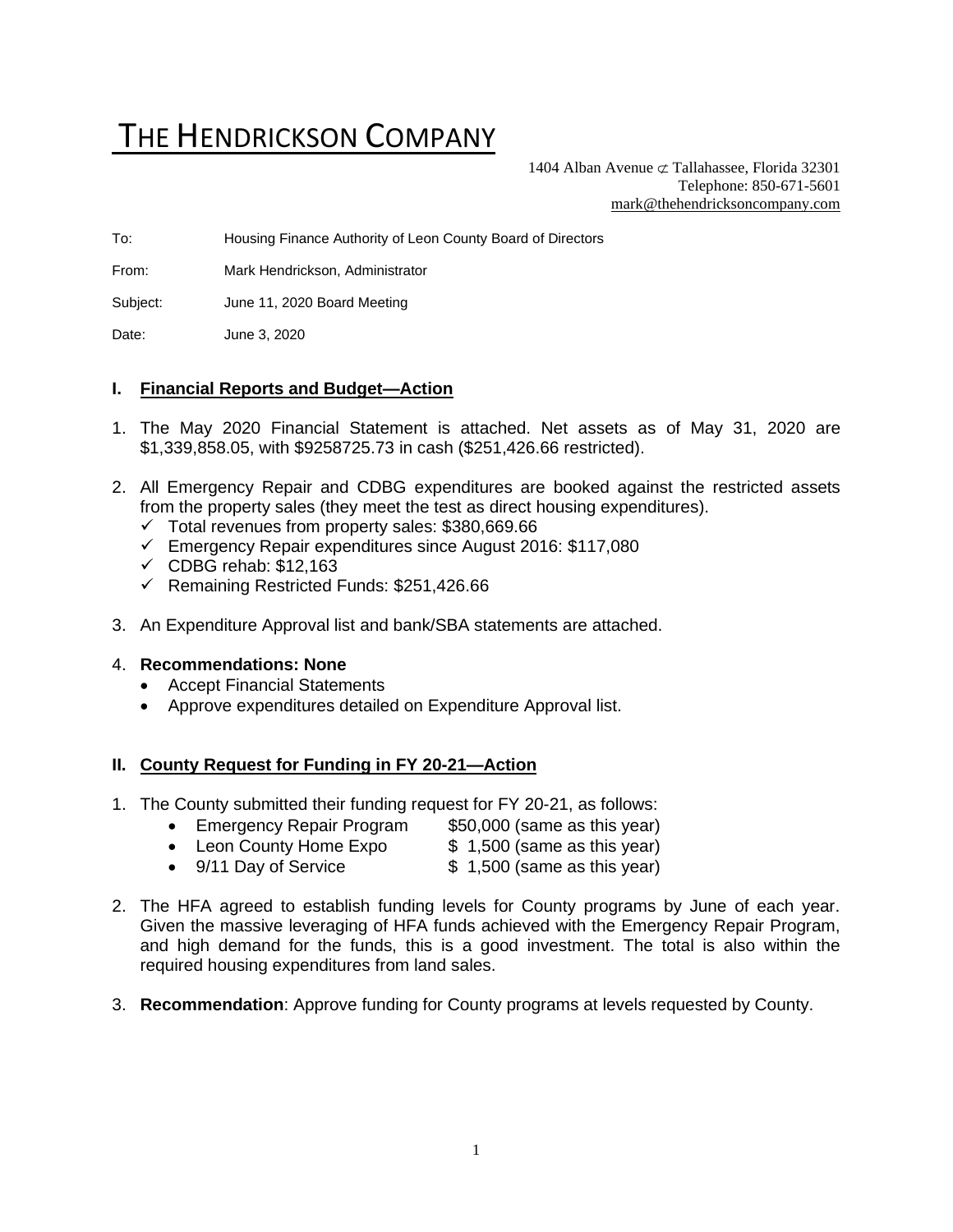# **III. Active Bond Application—Informational**

1. The HFA published a NOFA for bond applications for developments that would also seek SAIL funding from FHFC. The NOFA is "open", meaning applications are on a "first-come first-evaluated" basis.

# 2. **Magnolia Family**:

- The HFA induced the development at the December 2019 meeting. TEFRA approval was given by the BOCC on April 28
- The development has received preliminary approval from the FHFC Board for SAIL funding, subject to the conclusion of the legal process surrounding any FHFC RFA (to be complete July 17).

| Name                                | <b>Magnolia Family</b>                                                           |
|-------------------------------------|----------------------------------------------------------------------------------|
| Owner Entity*                       | Country Club Magnolia Family, LP                                                 |
| Developer/Location                  | New Affordable Housing Partners, LLC                                             |
|                                     | Atlanta, Georgia                                                                 |
|                                     | Tallahassee Housing Economic Corporation                                         |
|                                     | Tallahassee, Florida                                                             |
| Type                                | <b>New Construction</b>                                                          |
| <b>Street Address</b>               | Canton Circle, 150' SW of the intersection of Canton Circle & Country Club Drive |
| <b>County Commission District</b>   | District 1, Bill Proctor                                                         |
| Units                               | 130                                                                              |
| Bedrooms                            | 252                                                                              |
| # of Buildings                      | 5 residential buildings                                                          |
| # of Stories                        | 3                                                                                |
| <b>Credit Underwriter</b>           | Seltzer Management                                                               |
| <b>Estimated Closing Date</b>       | <b>Early 2021</b>                                                                |
| <b>Bond Request</b>                 | \$15,000,000 or \$115,385/unit                                                   |
| Permanent Loan Bond Amount          | <b>TBD</b>                                                                       |
| SAIL & ELI Funding                  | $\overline{$6,2111,577}$                                                         |
| Housing Credit Investor             | TBD                                                                              |
| <b>Housing Credits</b>              | TBD                                                                              |
| <b>TEFRA Approval</b>               | 4-28-20                                                                          |
| <b>Total Cost</b>                   | \$24,623,515                                                                     |
| <b>Total Cost Per Unit</b>          | \$189,412                                                                        |
| <b>Land Cost</b>                    | \$0-Ground Lease from Tallahassee Housing Authority                              |
|                                     | \$0//unit                                                                        |
| <b>Acquisition of Building Cost</b> | <b>NA</b>                                                                        |
| <b>Hard Construction Cost</b>       | \$16,314,670                                                                     |
|                                     | \$125,497/unit                                                                   |
| <b>General Contractor</b>           | TBD                                                                              |
| <b>Credit Enhancement</b>           | <b>TBD</b>                                                                       |
| Set-Aside Period                    | 50 years                                                                         |
| Set-Aside Levels                    | 10.0% (13 units) <33% AMI for 15 years, then 60% AMI                             |
|                                     | 90.0% (117 units) <60% AMI                                                       |

## 3. **Recommendation**: None

## **IV. Emergency Repair Program—Informational**

1. The HFA authorized an emergency repair program, for minor repairs that need immediate attention—and are not covered by the County's SHIP Program. A total of \$50,000 has been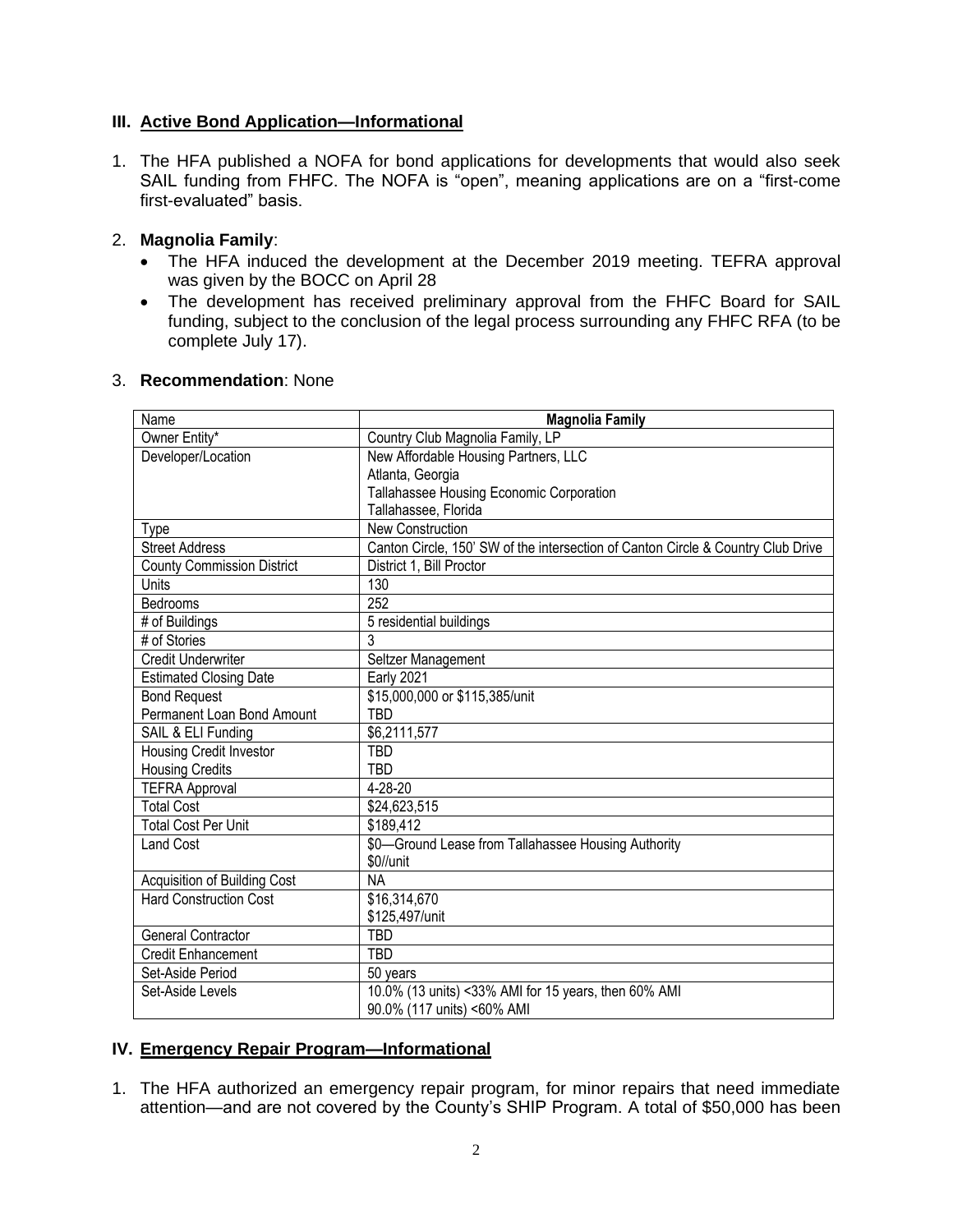committed for FY 19-20. Individual repairs are limited to \$1,650 per home (\$7,500 for senior or persons with special needs that reside in mobile homes).

- 2. Of the FY 19-20 allocation, \$35,436 has been encumbered with \$17,411 of that spent.
- 3. **Recommendation**: None.

#### **V. Real Estate—Informational**

- 1. The Real Estate Division is responsible for selling surplus properties designated for affordable housing, with proceeds of the sale coming to the HFA. There were three new sales in May—with net to HFA of \$19,090.
- 2. Sales of seven properties by the Real Estate Division generated total revenues to the HFA of \$107,102. As of May 31, 2020, sales of 40 properties by Ketcham Realty have generated \$273,567.66 to the HFA. The new total is now \$380,669.66.

| PROPERTIES SOLD BY COUNTY |                    |           |    |                     |              |            |                |
|---------------------------|--------------------|-----------|----|---------------------|--------------|------------|----------------|
| Property                  | <b>Sales Price</b> |           |    | <b>County Costs</b> |              | <b>HFA</b> | <b>Deposit</b> |
| <b>Calloway Street</b>    | \$                 | 5,900.00  | \$ | 700.00              | \$           | 5,200.00   | 3/29/2017      |
| 278 Oakview Drivie        | \$                 | 27,300.00 | \$ | 775.00              | \$           | 26,525.00  | 1/5/2017       |
| 114 Osceola Street        | \$                 | 34,100.00 | \$ | 1,523.00            | \$           | 32,577.00  | 8/29/2016      |
| 723 Frankie Lane Drive    | \$                 | 12,000.00 | \$ | 700.00              | \$           | 11,300.00  | 12/1/2016      |
| 2109 Holton Street        | \$                 | 6,500.00  | \$ | 1,700.00            | \$           | 4,800.00   | 2/15/2017      |
| 6009 Sam's Lane           | \$                 | 3,000.00  | \$ | 600.00              | \$           | 2,400.00   | 5/15/2018      |
| 7234 Dykes Road           | \$                 | 25,000.00 | \$ | 700.00              | \$           | 24,300.00  | 1/11/2019      |
| <b>TOTAL COUNTY SALES</b> | \$113,800.00       |           | \$ | 6,698.00            | \$107,102.00 |            |                |
| PROPERTIES SOLD BY BROKER |                    |           |    |                     |              |            |                |
| Property                  | <b>Sales Price</b> |           |    | <b>Ketcham Fee</b>  |              | <b>HFA</b> | <b>Deposit</b> |
| 1506 Crown Ridge Road     | \$                 | 8,100.00  | \$ | 1,500.00            | \$           | 6,600.00   | 5/10/2019      |
| 2997 Lilly Road           | \$                 | 8,100.00  | \$ | 1,500.00            | \$           | 6,600.00   | 5/10/2019      |
| 4060 Morgan Road          | \$                 | 7,000.00  | \$ | 1,500.00            | \$           | 5,500.00   | 5/10/2019      |
| 4037 Bishop Road          | \$                 | 8,000.00  | \$ | 1,500.00            | \$           | 6,500.00   | 5/10/2019      |
| 4033 Bishop Road          | \$                 | 8,000.00  | \$ | 1,500.00            | \$           | 6,500.00   | 5/10/2019      |
| 4043 Buster Road          | \$                 | 8,000.00  | \$ | 1,500.00            | \$           | 6,500.00   | 5/10/2019      |
| 2572 Tiny Leaf Road       | \$                 | 4,000.00  | \$ | 1,000.00            | \$           | 3,000.00   | 5/17/2019      |
| 1209 Southern Street      | \$                 | 3,000.00  | \$ |                     | \$           | 3,000.00   | 5/17/2019      |
| 4065 Morgan Road          | \$                 | 7,000.00  | \$ | 122.50              | \$           | 6,877.50   | 6/5/2019       |
| Monday Road               | \$                 | 15,000.00 | \$ | 178.50              | \$           | 14,821.50  | 6/5/2019       |
| 12513 Forest Acres Trail  | \$                 | 9,500.00  | \$ |                     | \$           | 9,500.00   | 6/5/2019       |
| 2993 Lilly Road           | \$                 | 8,100.00  | \$ | 1,500.00            | \$           | 6,600.00   | 6/13/2019      |
| 714 Stafford Street       | \$                 | 15,000.00 | \$ | 55.00               | \$           | 14,945.00  | 6/28/2019      |
| 2123 Flipper Street       | \$                 | 4,000.00  | \$ | 1,500.00            | \$           | 2,500.00   | 7/26/2019      |
| Lilly Road                | \$                 | 7,000.00  | \$ | 122.50              | \$           | 6,877.50   | 7/26/2019      |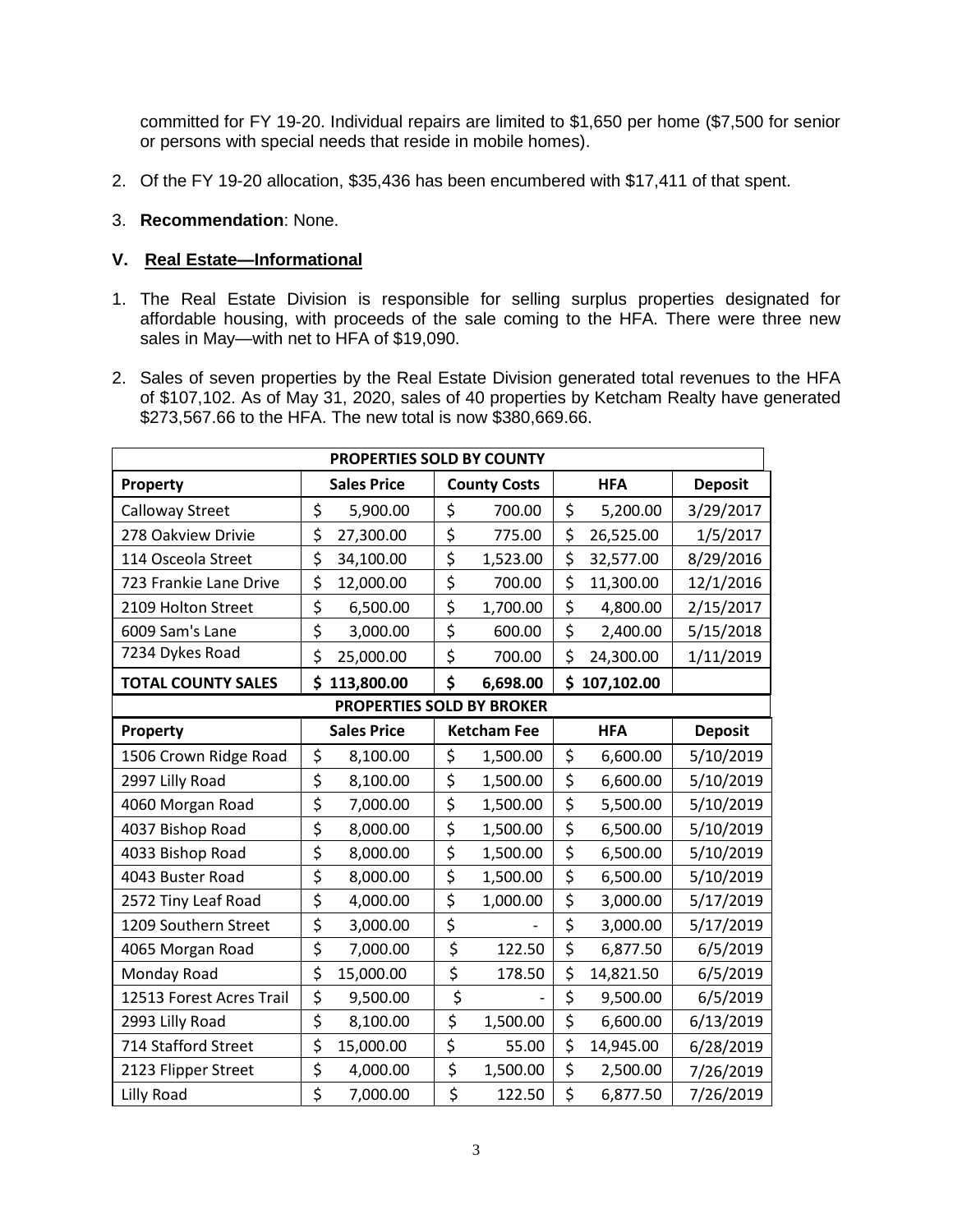| <b>Craft Street</b>        | \$                              | 6,000.00   | \$ | 115.50    | \$           | 5,884.50  | 7/26/2019  |
|----------------------------|---------------------------------|------------|----|-----------|--------------|-----------|------------|
| 3529 Sunburst Loop         | $\overline{\boldsymbol{\zeta}}$ | 4,000.00   | \$ | 102.00    | \$           | 3,898.00  | 7/26/2019  |
| Moore Woods Rd             | \$<br>7,000.00                  |            | \$ | 122.00    | \$           | 6,878.00  | 7/26/2019  |
| 7344 Poplar Point Drive    | \$                              | 9,000.00   |    | 1,816.56  | \$           | 7,183.44  | 8/13/2019  |
| 1017 Dover Street          | \$                              | 6,750.00   | \$ | 905.00    | \$           | 5,845.00  | 8/28/2019  |
| Abraham Street             | \$                              | 6,750.00   | \$ | 905.00    | \$           | 5,845.00  | 8/28/2019  |
| 1118 Clay Street           | \$                              | 6,750.00   | \$ | 905.00    | \$           | 5,845.00  | 8/28/2019  |
| <b>Calloway Street</b>     | \$                              | 6,750.00   | \$ | 905.00    | \$           | 5,845.00  | 8/28/2019  |
| <b>Delaware Street</b>     | \$                              | 6,000.00   | \$ | 1,500.00  | \$           | 4,500.00  | 8/28/2019  |
| 2277 Saxon Street          | \$                              | 2,500.00   | \$ | 1,000.00  | \$           | 1,500.00  | 10/10/2019 |
| 10715 Tebo Trail           | \$                              | 20,000.00  | \$ | 1,154.30  | \$           | 18,845.70 | 11/21/2019 |
| 4046 Morgan Road           | \$                              | 7,000.00   | \$ | 567.50    | \$           | 6,432.50  | 11/25/2019 |
| 5017 Dust Bowl Lane        | \$                              | 3,543.00   | \$ | 1,543.00  | \$           | 2,000.00  | 12/28/2019 |
| 413 Great Lakes Street     | \$                              | 3,600.00   | \$ | 1,500.00  | \$           | 2,100.00  | 1/29/2020  |
| T and T Road               | \$                              | 4,500.00   | \$ | 1,500.00  | \$           | 3,000.00  | 2/20/2020  |
| Old Woodville              | \$                              | 4,500.00   | \$ | 1,500.00  | \$           | 3,000.00  | 2/20/2020  |
| Clay Street                | \$                              | 6,300.00   | \$ | 55.00     | \$           | 6,245.00  | 2/20/2020  |
| 2113 Wakulla Street        | \$                              | 4,000.00   | \$ | 55.00     | \$           | 3,945.00  | 2/20/2020  |
| 3641 W W Kelley            | \$                              | 8,000.00   | \$ | 1,527.98  | \$           | 6,472.02  | 2/20/2020  |
| 1905 Rhodes Cemetery Rd.   | \$                              | 25,000.00  | \$ | 8,858.00  | \$           | 16,142.00 | 3/5/2020   |
| 4006 Morgan Road           | \$                              | 4,802.10   | \$ | 1,552.10  | \$           | 3,250.00  | 3/18/2020  |
| 4025 Morgan Road           | \$                              | 8,074.50   | \$ | 74.50     | \$           | 8,000.00  | 4/27/2020  |
| 4029 Morgan Road           | \$                              | 8,074.50   | \$ | 74.50     | \$           | 8,000.00  | 4/27/2020  |
| 4036 Buster Road           | \$                              | 7,571.00   | \$ | 71.00     | \$           | 7,500.00  | 4/27/2020  |
| 462 Long Pine Drive        | \$                              | 8,175.20   | \$ | 130.20    | \$           | 8,045.00  | 5/27/2020  |
| 4136 Cowan Drive           | \$                              | 8,175.20   | \$ | 130.20    | \$           | 8,045.00  | 5/27/2020  |
| Volusia Street             | \$                              | 4,500.00   | \$ | 1,500.00  | \$           | 3,000.00  | 5/27/2020  |
| <b>TOTAL KETCHAM SALES</b> | \$                              | 317,115.50 | \$ | 43,547.84 | \$273,567.66 |           |            |

3. **Recommendation**: None.

## **VI. Legal Update—Informational**

- 1. HFA Counsel will report on their activities.
- 2. **Recommendation**: None.

# **VII. FHFC Proposed Limited Development Status for Leon County—Informational**

1. Limited Development Areas (LDA's) are counties or portions of counties where applications for SAIL and 9% Housing Credits are prohibited by FHFC--- due to their concern for a weak market.